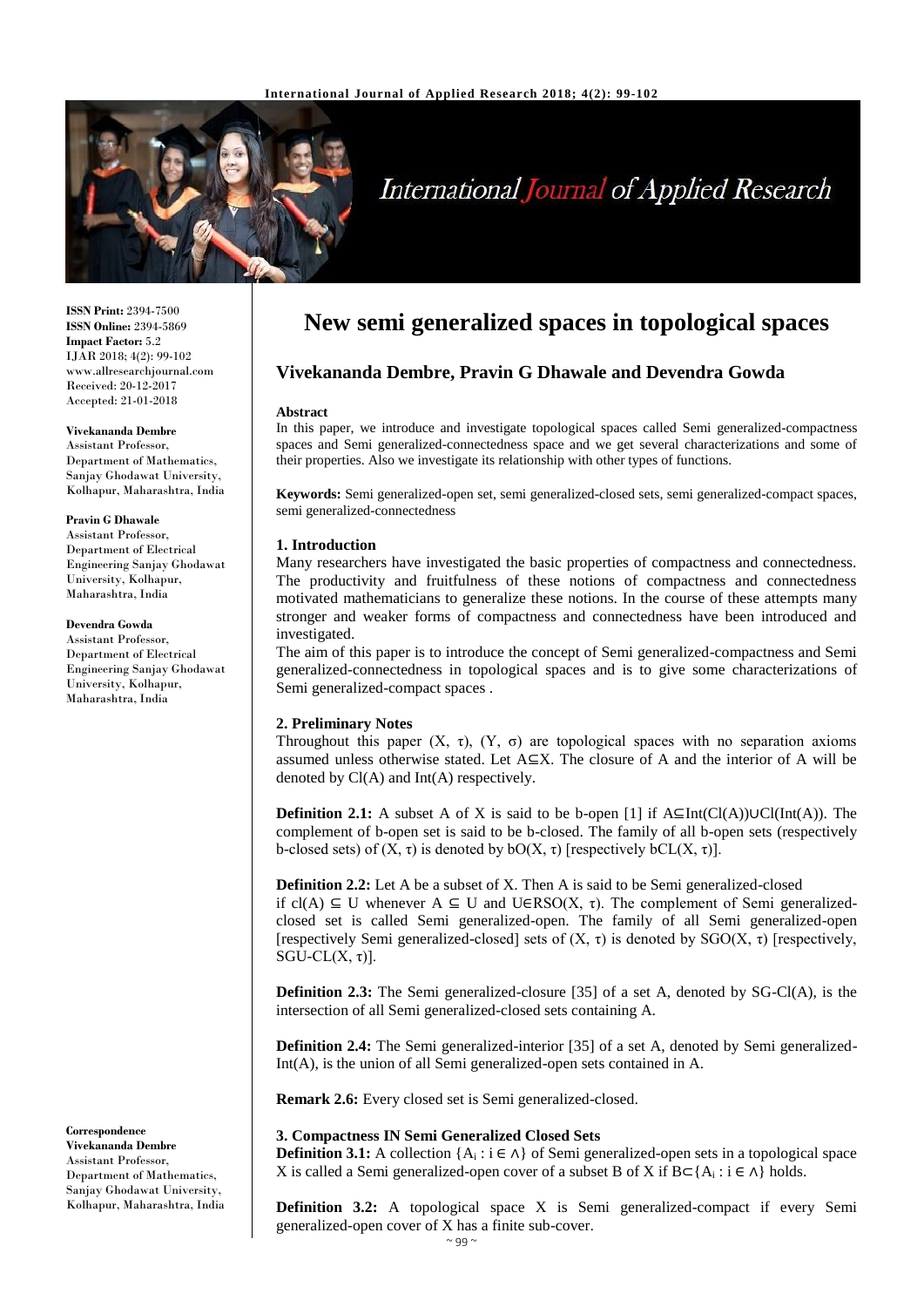**Definition 3.3:** A subset B of a topological space X is said to be Semi generalized-compact relative to X if, for every collection  ${A_i : i \in \Lambda}$  of Semi generalized-open subsets of X such that B ⊂ U {A<sub>i</sub>: i ∈  $\wedge$ } there exists a finite subset  $\wedge_0$ of  $\land$  such that  $B \subseteq U \{A_i : i \in \Lambda_0\}.$ 

**Definition 3.4:** A subset B of a topological space X is said to be Semi generalized-compact if B is Semi generalizedcompact as a subspace of X.

**Theorem 3.5:** Every Semi generalized-closed subset of a Semi generalized-compact space is Semi generalizedcompact relative to X.

Proof: Let A be Semi generalized-closed subset of Semi generalized-compact space X. Then  $A^C$  is Semi generalizedopen in X. Let  $M = \{G_{\alpha} : \alpha \in \Lambda\}$  be a cover of A by semi generalized-open sets in X. Then  $M* = M \cup A^c$  is a semi generalized-open cover of X. Since X is semi generalizedcompact M $*$  is reducible to a finite subcover of X, say X =  $Ga_1 \cup Ga_2 \cup \cdots \cup Ga_m \cup A^C$ ,  $Ga_k \in M$ . But A and A<sup>C</sup> are disjoint hence  $A \subset G\alpha_1 \cup \cdots \cup G\alpha_m$ ,  $G\alpha_k \in M$ , which implies that any semi generalized-open cover M of A contains a finite sub-cover. Therefore A is semi generalizedcompact relative to X. Thus every semi generalized-closed subset of a semi generalized-compact space x is semi generalized-compact.

**Definition 3.6:** A function  $f : X \rightarrow Y$  is said to be semi generalized-continuous [5] if

 $f^{-1}(V)$  is semi generalized-closed in X for every closed set V of Y .

**Definition 3.7:** A function  $f: X \rightarrow Y$  is said to be semi generalized-irresolute [5] if  $f^{-1}(V)$  is semi generalizedclosed in X for every semi generalized-closed set V of Y .

**Theorem 3.8:** A semi generalized-continuous image of a semi generalized-compact space is compact

**Proof.** Let  $f: X \rightarrow Y$  be a semi generalized-continuous map from a semi generalized-compact space X onto a topological space Y. Let  ${A_i : i \in \Lambda}$  be an open cover of Y. Then {f  $^{-1}(A_i)$ : i ∈  $\Lambda$ } is a semi generalized-open cover of X. Since X is semi generalized-compact it has a finite sub-cover say  ${f^{-1}(A_1), f^{-1}(A_2), \cdots, f^{-1}(A_n)}$ . Since f is onto  ${A_1, \cdots, A_n}$ An} is a cover of Y , which is finite. Therefore Y is compact.

**Theorem 3.9:** If a map  $f : X \rightarrow Y$  is semi generalizedirresolute and a subset B of X is

semi generalized-compact relative to X, then the image f(B) is semi generalized-compact relative to Y .

**Proof.** Let  $\{A_{\alpha} : \alpha \in \Lambda\}$  be any collection of semi generalized-open subsets of Y such that  $f(B) \subset \bigcup \{A_\alpha : \alpha \in$  $\wedge$ }. Then B ⊂∪{f<sup>-1</sup> (A<sub>α</sub>) :  $\alpha \in \wedge$ } holds. Since by hypothesis B is semi generalized-compact relative to X there exists a finite subset  $\Lambda_0$  of  $\Lambda$  such that B⊂U {f<sup>-1</sup> (A<sub>α</sub>) :  $\alpha \in$  $\Lambda_0$ } Therefore we have f(B) ⊂∪{A<sub>α</sub> : α ∈  $\Lambda_0$ }, which shows that f(B) is semi generalized compact relative to Y.

### **4 Connectedness In Semi Generalized Closed Sets**

**Definition 4.1:** A topological space X is said to be semi generalized-connected if X cannot be expressed as a disjoint union of two non-empty semi generalized-open sets. A subset of X is semi generalized-connected if it is semi generalized-connected as a subspace.

**Example 4.2:** Let  $X = \{a, b\}$  and let  $\tau = \{X, \varphi, \{a\}\}\$ . Then it is semi generalized-connected.

**Remark 4.3:** Every semi generalized-connected space is connected but the converse need not be true in general, which follows from the following example.

**Example 4.4:** Let  $X = \{a, b\}$  and let  $\tau = \{X, \varphi\}$ . Clearly  $(X, \varphi)$  $\tau$ ) is connected. The semi generalized-open sets of X are {X,  $\varphi$ ,  $\{a\}$ ,  $\{b\}$ . Therefore  $(X, \tau)$  is not a semi generalizedconnected space, because  $X = \{a\} \cup \{b\}$  where  $\{a\}$  and  $\{b\}$ are non-empty semi generalized-open sets.

**Theorem 4.5:** For a topological space X the following are equivalent.

- (i) X is semi generalized-connected.
- (ii) X and  $\varphi$  are the only subsets of X which are both semi generalized-open and semi generalized-closed.
- (iii) Each semi generalized-continuous map of X into a discrete space Y with at least two points is a constant map.

**Proof:**  $(i) \Rightarrow (ii)$ :

Let O be any semi generalized-open and semi generalizedclosed subset of X. Then  $O^C$  is both semi generalized-open and semi generalized-closed. Since X is disjoint union of the semi generalized-open sets  $O$  and  $O^C$  implies from the hypothesis of (i) that either  $O = \varphi$  or  $O = X$ .

 $(ii) \Rightarrow (i)$ :

Suppose that  $X = A \cup B$  where A and B are disjoint nonempty semi generalized-open subsets of X. Then A is both semi generalized-open and semi generalized-closed. By assumption  $A = \varphi$  or X. Therefore X is semi generalizedconnected.

 $(ii) \Rightarrow (iii)$ :

Let  $f: X \rightarrow Y$  be a semi generalized-continuous map. Then X is covered by semi generalized-open and semi generalized-closed covering  $\{f^{-1}(Y) : y \in (Y)\}\$ . By assumption  $f^{-1}(y) = \varphi$  or X for each  $y \in Y$ . If  $f^{-1}(y) = \varphi$  for all  $y \in Y$ , then f fails to be a map. Then there exists only one point  $y \in Y$  such that  $f^{-1}(y) \neq \varphi$  and hence  $f^{-1}(y) = X$ . This shows that f is a constant map.

 $(iii) \Rightarrow (ii)$ :

Let O be both semi generalized-open and semi generalizedclosed in X. Suppose  $O \neq \varphi$ .

Let  $f : X \rightarrow Y$  be a semi generalized-continuous map defined by  $f(O) = y$  and  $f(O<sup>C</sup>) = \{w\}$  for some distinct points y and w in Y.By assumption f is constant. Therefore we have  $O = X$ .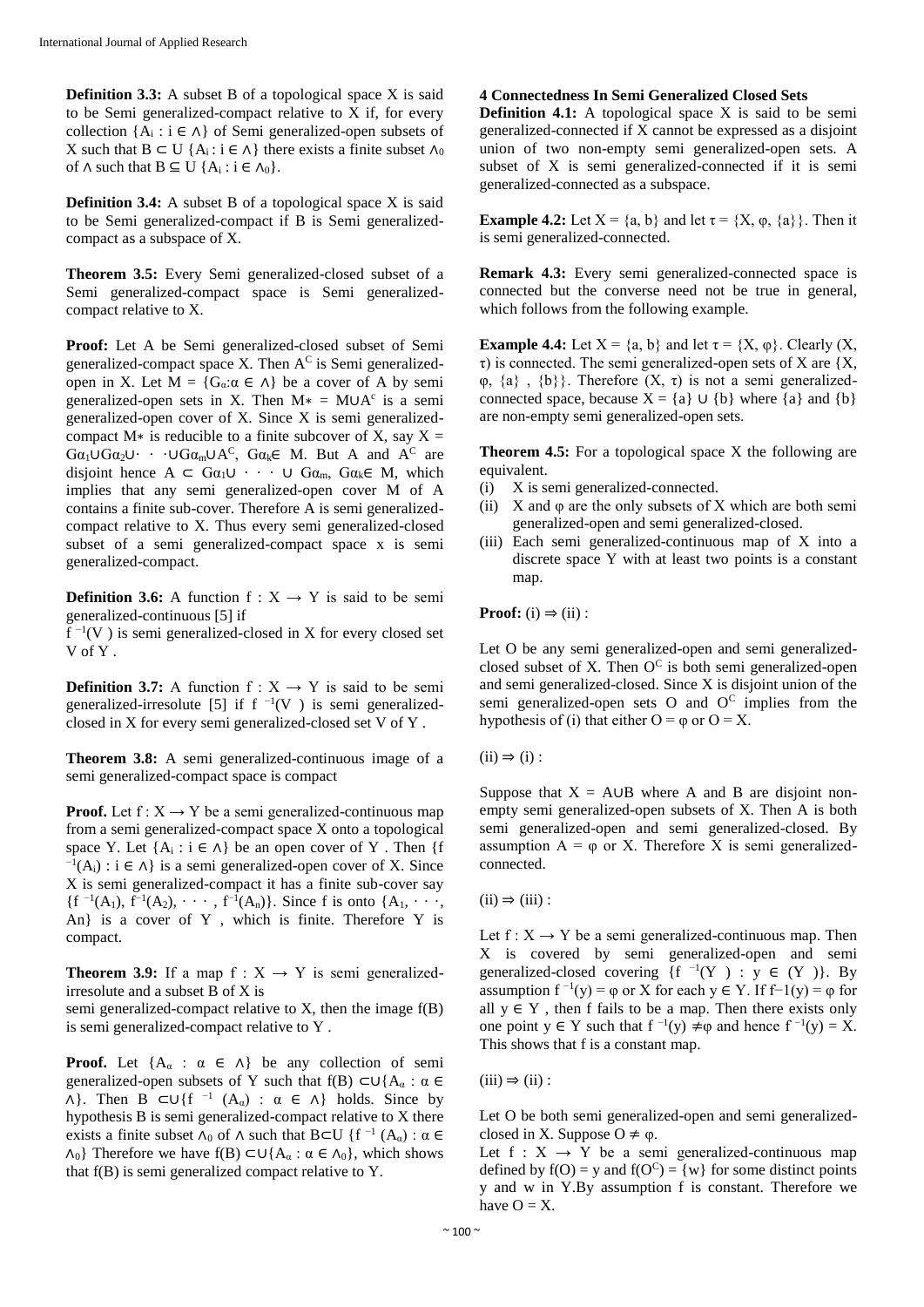**Theorem 4.6:** If  $f : X \rightarrow Y$  is a semi generalized-continuous and X is semi generalized-connected, then Y is connected.

**Proof:** Suppose that Y is not connected. Let  $Y = A \cup B$ where A and B are disjoint non-empty open set in Y . Since f is semi generalized-continuous and onto,  $X = f^{-1}(A) \cup f$  $^{-1}(B)$  where f  $^{-1}(A)$  and f  $^{-1}(B)$  are disjoint non-empty semi generalized-open sets in X. This contradicts the fact that X is semi generalized-connected. Hence Y is connected.

**Theorem 4.7:** If  $f : X \rightarrow Y$  is a semi generalized-irresolute surjection and X is semi generalized-connected, then Y is semi generalized-connected.

Proof: Suppose that Y is not semi generalized-connected. Let Y = $A \cup B$  where A and B are disjoint non-empty semi generalized-open set in Y. Since f is semi generalizedirresolute and onto,  $X = f^{-1}(A) \cup f^{-1}(B)$  where  $f^{-1}(A)$  and  $f^{-1}(B)$  are disjoint non-empty semi generalized-open sets in X. This contradicts the fact that X is semi generalizedconnected. Hence Y is connected.

**Theorem 4.8:** In a topological space  $(X, \tau)$  with at least two points, if semi generalized-o(x,  $\tau$ ) = semi generalized-cl(x, τ) then X is not semi generalized-connected.

**Proof:** By hypothesis we have semi generalized-O(X,  $\tau$ ) = semi generalized-CL(X,  $\tau$ ) and by Remark 2.6 we have every closed set is semi generalized-closed, there exists some non-empty proper subset of X which is both semi generalized-open and semi generalized-closed in X. So by last Theorem 4.5 we have X is not semi generalizedconnected.

**Definition 4.9:** A topological space X is said to be T<sub>SEMI</sub> GENERALIZED-space if every semi generalized-closed subset of X is closed subset of X.

**Theorem 4.10:** Suppose that X is a  $T_{SEM}$  GENERALIZED-Space then X is connected if and only if it is semi generalizedconnected.

**Proof:** Suppose that X is connected. Then X can not be expressed as disjoint union of two non-empty proper subsets of X. Suppose X is not a semi generalized-connected space. Let A and B be any two semi generalized-open subsets of X such that  $X = A \cup B$ , where  $A \cap B = \varphi$  and  $A \subset X$ ,  $B \subset X$ . Since  $X$  is  $T_{SEM}$  GENERALIZED-Space and A,B are semi generalizedopen, A,B are open subsets of X, which contradicts that X is connected. Therefore X is semi generalized-connected. Conversely, every open set is semi generalized-open. Therefore every semi generalized-connected space is connected.

**Theorem 4.11:** If the semi generalized-open sets C and D form a separation of X and if Y is semi generalizedconnected subspace of X, then Y lies entirely within C or D.

**Proof:** Since C and D are both semi generalized-open in X the sets C∩Y and D∩Y are semi generalized-open in Y these two sets are disjoint and their union is Y. If they were both non-empty, they would constitute a separation of Y. Therefore, one of them is empty. Hence Y must lie entirely in C or in D.

**Theorem 4.12:** Let A be a semi generalized-connected subspace of X. If A⊂B⊂SG-Cl(A) then B is also semi generalized-connected.

Proof: Let A be semi generalized-connected and let  $A \subseteq B \subseteq SG$ -Cl(A). Suppose that  $B = C \cup D$  is a separation of B by semi generalized-open sets. Then by Theorem 4.11 above A must lie entirely in C or in D. Suppose that  $A \subset C$ , then  $SG-Cl(A) \subseteq SG-Cl(C)$ . Since  $SG-Cl(C)$  and D are disjoint, B cannot intersect D. This contradicts the fact that D is non-empty subset of B. So  $D = \varphi$  which implies B is semi generalized-connected.

#### **5. References**

- 1. Andrijevic D. On b-open sets, Math. Vesnik, 1996; 1(2):59-64.
- 2. Caldas M. Jafari S. On some applications of b-open sets in topological spaces, Kochi. J. Math. 2007; 2:11- 19.
- 3. Ekici E, Caldas M. Slightly γ-continuous functions, BolSoc. Parana. Mat 2004; 2:63-74.
- 4. Ganster M, Steiner M. On some questions about b-open sets, Questions - Answers Gen. Topology, 2007; 1:45- 52.
- 5. Ganster M, Steiner M. On bτ-closed sets, Appl. Gen. Topol. 2007; 2(8):243-247.
- 6. Nasef AA. Some properties of contra-γ-continuous functions, Chaos Solitons Fractals, 2005; 2(24):471- 477.
- 7. Nasef AA. On b-locally closed sets and related topics, Chaos Solitons Fractals, 2001; 10(12):1909-1915.
- 8. Park JH. θ-b-continuous functions, Acta Math. Hungar. 2006; 4(110):347-359.
- 9. Wali RS, Vivekananda Dembre. Minimal weakly open sets and maximal weakly closed sets in topological spaces; International Journal of Mathematical Achieve. 2014; 4(9).
- 10. Wali RS, Vivekananda Dembre. Minimal weakly closed sets and Maximal weakly open sets in topological spaces International Research Journal of Pure Algebra. 2014; 4(9).
- 11. Wali RS. Vivekananda Dembre. On semi-minimal open and semi-maximal closed sets in topological spaces; Journal of Computer and Mathematical Science International Journal. 2014.
- 12. Wali RS, Vivekananda Dembre. On pre generalized pre regular weakly closed sets in topological spaces; Journal of Computer and Mathematical Science. (International Journal). 2015; 6(2).
- 13. Wali RS, Vivekananda Dembre. On pre genearalized pre regular open sets and pre regular weakly neighbourhoods in topological spaces; Annals of Pure and Applied Mathematics. 2015; 10- 12.
- 14. RS Wali, Vivekananda Dembre. On pre generalized pre regular weakly interior and pre generalized pre regular weakly closure in topological spaces, International Journal of Pure Algebra. 2016; 6(2):255-259.
- 15. RS Wali, Vivekananda Dembre. On pre generalized pre regular weakly continuous maps in topological spaces, Bulletin of Mathematics and Statistics Research 2016;  $4(1)$ .
- 16. RS Wali, Vivekananda Dembre. On Pre-generalized pre regular weakly irresolute and strongly pgprw-